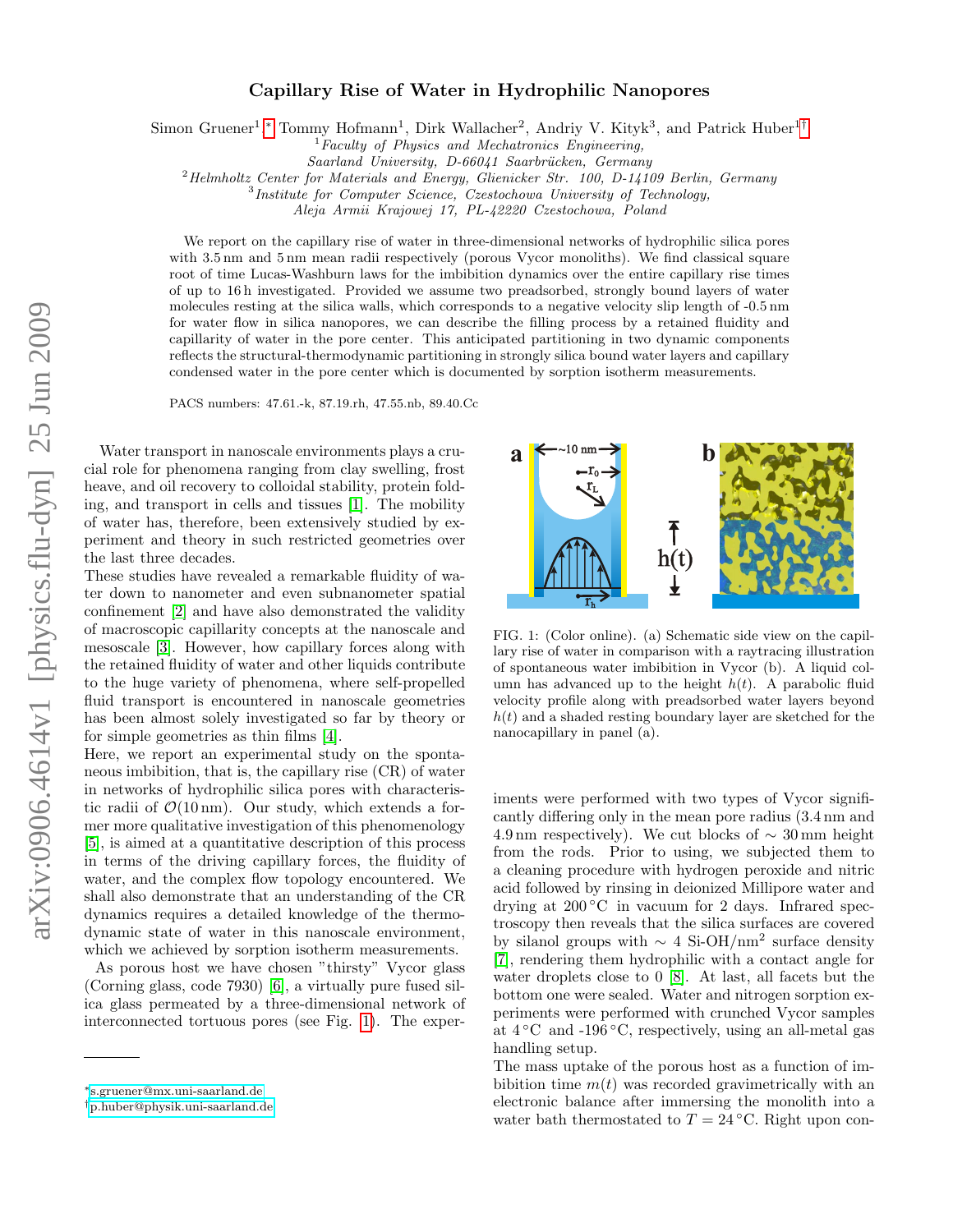tact of the bottom facet of the sample with the surface of the bulk liquid, we observed a jump in  $m(t)$  of about 0.3 g. It can be attributed to the formation of a macroscopic liquid meniscus at the perimeter of the matrix. Since we are interested in the water immersion into the inner pore space, we will present data sets after subtracting this mass jump. In principle, one has also to worry about buoyancy forces acting on the porous host and inertia effects in the initial states of the imbibition process [\[9\]](#page-3-8). However, both contributions are negligible in our experiment; a statement supported by the data presented below.

As can be seen in Fig. [2a](#page-1-0), we find a monotonically increasing  $m(t)$  up to  $t \sim 7$  h and 16 h, respectively. At that time, the advancing water front reaches the top of the monolith, as can be observed by the eyes due to a small contrast in transparency between the empty and filled parts of the sample. The time behavior of the imbibition of water into the porous monolith is well known and folor water into the porous monolith is well known and follows a  $\sqrt{t}$  Lucas-Washburn law [\[10\]](#page-3-9), which results from a competition of time invariant capillary forces driving the flow and an increasing viscous drag due to the increasing length of the paths connecting the advancing water front with the bulk reservoir. For macroscopic capillaries, such a simple scaling is only observable in the initial states of an imbibition process, eventually gravity comes into play leading to an exponential relaxation toward a final CR height characterized then by a balance of capillarity and gravity. By contrast, for liquids, wetting the inner surfaces of capillaries with radii  $r<sub>L</sub>$  of a couple of nanometers, the driving capillary pressure, given by Laplace's law,

<span id="page-1-1"></span>
$$
p_{\rm L} = \frac{2\,\sigma}{r_{\rm L}},\tag{1}
$$

can be on the order of several hundred bars. In particular, for water with its surface tension  $\sigma$  of  $72 \text{ mN/m}$ , Eq. [1](#page-1-1) yields a  $p_L \sim 300$  bar for a pore with radius  $r_L = 5$  nm. This corresponds to a hypothetical CR height of 3 km [\[11\]](#page-3-10). Thus, gravity forces should be negligible in our experiment and, accordingly, we find in accord with most recent microscopic simulations for liquid imbibition into nanopores [\[4\]](#page-3-3) an excellent agreement with the Lucas-Washburn prediction over the entire t-range investigated (see the minute residuals shown in Fig. [2b](#page-1-0)).

More detailed quantitative insights regarding our CR experiment can be achieved by referring to the physics of liquid flow in porous media. According to Darcy's law, the volume flow rate  $\dot{V}$  through a surface area  $\dot{A}$  of a porous host which is subjected to a hydrostatic pressure  $\Delta p$  applied along the height h is given by

$$
\frac{\dot{V}}{A} = \frac{K}{\eta} \frac{\Delta p}{h},\tag{2}
$$

where  $\eta$  is the shear viscosity of the liquid, and K refers to the hydraulic permeability of the porous matrix.

For many porous systems with reasonable homogeneous cylindrical pore structures, among them also for Vycor,

<span id="page-1-0"></span>FIG. 2: (Color online). (a) Normalized mass uptake  $m(t)$  of Vycor with two different pore radii  $(r_0 = 4.9 \,\text{nm}$ : triangles,  $r_0 = 3.4$  nm: circles) due to water imbibition as a function  $r_0 = 3.4$  nm: circles) due to water imbibition as a function<br>of time t in comparison with Lucas-Washburn  $\sqrt{t}$ -fits (solid lines). Inset: imbibition speed  $v_i$  - tortuosity  $\tau$  map. The lines represent CR speeds determined with Eq. [5](#page-2-0) from the measured  $m(t)$  rate as a function of the tortuosity  $\tau$  and for two different hydraulic pore radii  $(r_h = r_0 \text{ and } r_h = r_0 - 2d,$ respectively, where  $d = 0.25$  nm denotes the diameter of a water molecule) for both types of Vycor as indicated. The predicted  $v_i$  value for bulk water and its error margins are represented by horizontal lines. (b) Residuals ∆m between represented by norizontal lines. (b) Res<br>the measured  $m(t)$ -curve and the  $\sqrt{t}$ -fits.

it has been demonstrated that  $K$  can be well related to phenomenological quantities typical of the matrix's morphology [\[12,](#page-3-11) [13\]](#page-3-12),

<span id="page-1-2"></span>
$$
K = \frac{1}{8} \frac{r_h^4 \phi_0}{r_0^2 \tau},
$$
\n(3)

where  $\phi_0$  is the volume porosity of the host, and  $\tau$  is its tortuosity characterizing the connectivity and meandering of the pores. Note that the hydrodynamic radius  $r<sub>h</sub>$ , which is the radius over which a parabolic flow profile is established (see Fig. [1a](#page-0-2)), does not necessarily have to agree with the mean pore radius  $r_0$  because of either strongly adsorbed, immobile boundary layers, or due to velocity slippage at the pore walls [\[14,](#page-3-13) [15\]](#page-3-14). In a CR geometry, the liquid encounters the pressure drop along a time-dependent length  $h(t)$  (see Fig. [1b](#page-0-2)), and  $\Delta p$  is solely determined by the Laplace pressure  $\Delta p = p_{\text{L}}$  that acts at the advancing water menisci. Moreover, with the initial porosity  $\phi_i$  of the sample upon CR start the permeated volume can be determined to be  $V(t) = \phi_i Ah(t)$ . Accordingly, Darcy's law transforms to a simple differential

2

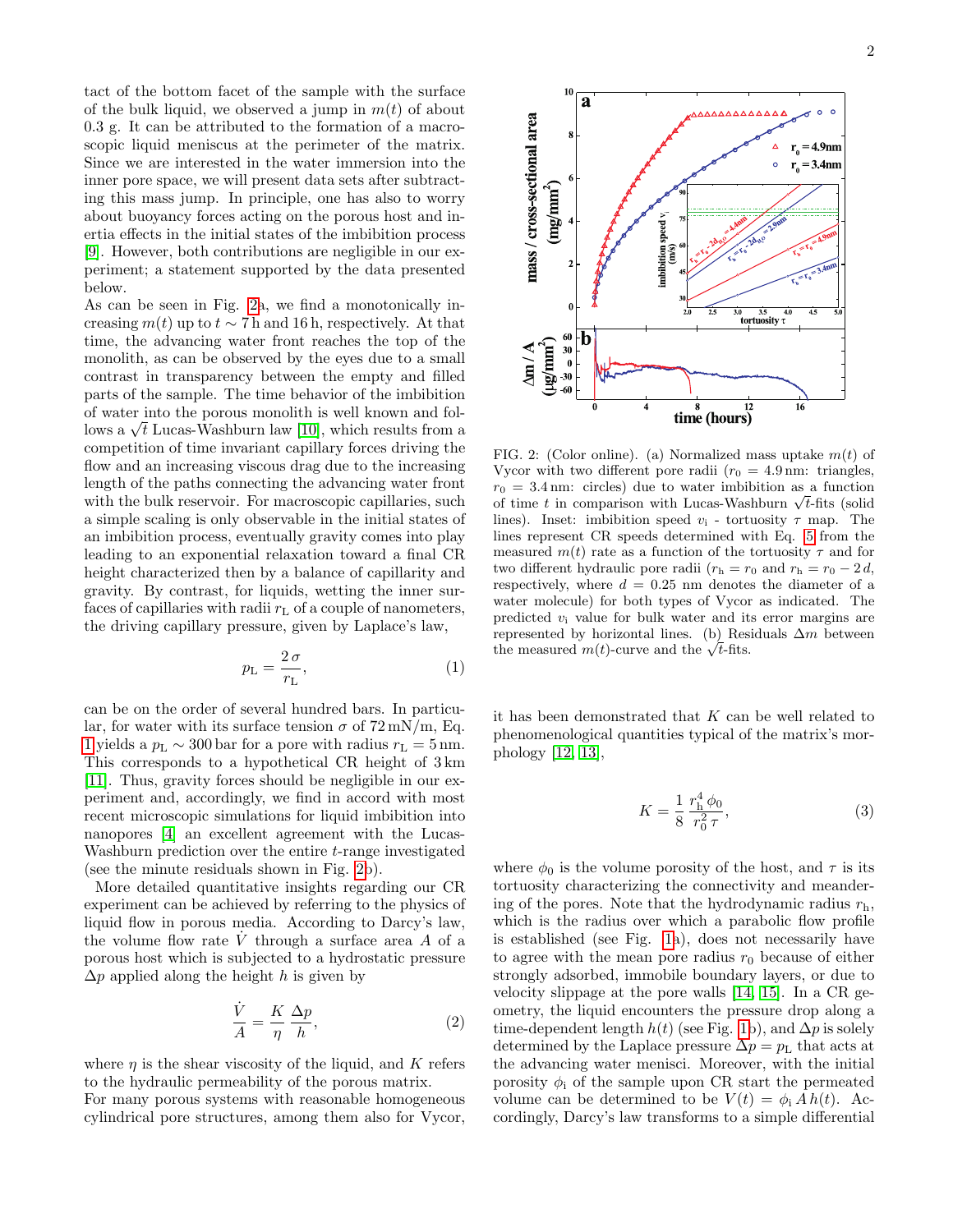equation,

<span id="page-2-1"></span>
$$
\dot{V}V = A^2 \frac{K}{\eta} p_{\rm L} \phi_{\rm i}.
$$
\n(4)

Equation [4](#page-2-1) is solved by a  $\sqrt{t}$  law for V, which by multiplication with the mass density  $\rho$  of the liquid yields the aforementioned Lucas-Washburn law for the mass uptake,

<span id="page-2-0"></span>
$$
m^{2}(t) = \rho^{2} A^{2} \underbrace{\frac{r_{h}^{4} \phi_{0} \phi_{i}}{2 r_{0}^{2} r_{L} \tau}}_{G} \underbrace{\frac{\sigma}{\eta}}_{v_{i}} t. \tag{5}
$$

As can be seen in Eq. [5,](#page-2-0) the ratio of surface tension to viscosity of pore-confined water, to which we refer in the following as imbibition speed  $v_i$ , is the property of the liquid which determines the dynamics of the CR. Thus, we can determine this ratio for confined water from our CR experiment provided we can assess the geometry factor G of our porous host.

The parameters  $\phi_0$  and  $r_0$  are accessible by means of a gas sorption isotherms, which motivated us to record nitrogen and water vapor isotherms at  $T = -196 \degree C$  and  $T = 4$  °C, respectively. The latter is presented in Fig. [3.](#page-2-2) We plot the filling fraction  $f$ , that is, the number of water molecules adsorbed by the matrix normalized to the water amount necessary for its complete filling, versus the reduced vapor pressure  $p = p_e/p_0$ . The pressure  $p_0$  refers to the bulk vapor pressure of water at  $T = 4$  °C and  $p_e$  to the equilibration pressure after each adsorption or desorption step, respectively. The initial steep increase of  $f$  with  $p$  up to point A indicated in Fig. [3](#page-2-2) is due to the formation of a first layer of water molecules which is strongly bound to the silica surface and hence exhibits a small p. Along the path  $A\rightarrow B$ , a second layer grows. After the formation of the third layer in point C ( $f \approx 0.3$ ), we enter the hysteretic capillary condensation/evaporation regime [\[16\]](#page-3-15),  $[(C)-(E)]$ . The entire pore space fills or empties via the formation or retreat of capillary bridges (see the inset in Fig. [3\)](#page-2-2). At point F, the matrix is completely filled and we measure  $p_0$  typical of bulk droplets sitting outside the pores. The overall number of adsorbed molecules yields a porosity of  $(31 \pm 2)\%$ . The mean pore diameters were determined from an analysis of the nitrogen sorption isotherms to  $(6.8 \pm 0.2)$  nm and  $(9.8 \pm 0.2)$  nm based on a mean-field model for capillary condensation proposed by Saam and Cole [\[16\]](#page-3-15). It is important to note that, according to the isotherms, the final relative humidity in our laboratory of ~ 30% ( $p = 0.3$ ) will lead to at least one layer of strongly adsorbed water. This also means that the initial porosity  $\phi_i$  in our CR experiments is reduced by  $\sim 10\%$ . Additionally, we have to assume  $r<sub>L</sub>$  to be reduced in comparison to  $r_0$  by the thickness of the preadsorbed water film.

The tortuosity could be inferred from experiments on the self-diffusion of liquids in porous Vycor [\[12\]](#page-3-11) to  $\tau = 3.6 \pm 0.4$ , in accordance with simulations of its



<span id="page-2-2"></span>FIG. 3: (Color online). Water isotherms recorded at  $T =$ 4 ◦C for Vycor with 9.8 nm (triangles) and 6.8 nm (circles) mean pore diameter. Plotted is the filling fraction  $f$  versus the reduced vapor pressure p. Five characteristic points discussed in the text are indicated by solid symbols.

pore morphology [\[17\]](#page-3-16). A value of  $\tau$  in the proximity of three seems reasonable if one considers that in an isotropic spongelike medium such as Vycor, the porosity can, in first approximation, be accounted for by three sets of parallel capillaries in the three spatial directions; whereas only  $1/3$  of these capillaries sustains the flow along the pressure drop  $\Delta p$ . A value larger than three reflects then the extended length of a meandering capillary beyond that of a straight one.

We can now determine the CR speed  $v_i$  from our mass uptake measurements. In order to allow the reader a judgement on the influence of the uncertainties in  $\tau$  and  $r<sub>h</sub>$  on  $v<sub>i</sub>$ , we plot the derived imbibition speeds as a function of  $\tau$  for selected assumed hydraulic radii  $r<sub>h</sub>$  (see the inset in Fig. [2a](#page-1-0)). In principle, all of the resulting lines run in the vicinity of  $v_i = (79 \pm 2) \frac{m}{s}$  calculated from bulk viscosity and surface tension of water at  $T = 24\degree C$  and indicated by the horizontal lines. More interestingly, for  $\tau = 3.6 \pm 0.4$ , both experiments reproduce the predicted bulk value for  $v_i$  ( $v_i$  = (73 ± 40)  $\frac{m}{s}$ and  $v_i = (80 \pm 33) \frac{m}{s}$  for Vycor with  $r_0 = 3.4$  nm and  $r_0 = 4.9$  nm, respectively) provided we assume two monolayers of water adjacent to the pore walls to be immobile  $(r_h = r_0 - 2d$ , where  $d = 0.25$  nm refers to the diameter of a water molecule). Note, for  $r_h = r_0$ , we systematically underestimate  $v_i$  in both cases. Thus, our experiments confirm former findings on the conserved fluidity [\[2\]](#page-3-1) and capillarity [\[3\]](#page-3-2) of nanoconfined water, if we assume a velocity slip length; that is, the distance with respect to the fluid/solid interface, where the flow velocity vanishes, of  $-0.5$  nm. This assumption is corroborated by recent molecular-dynamics studies on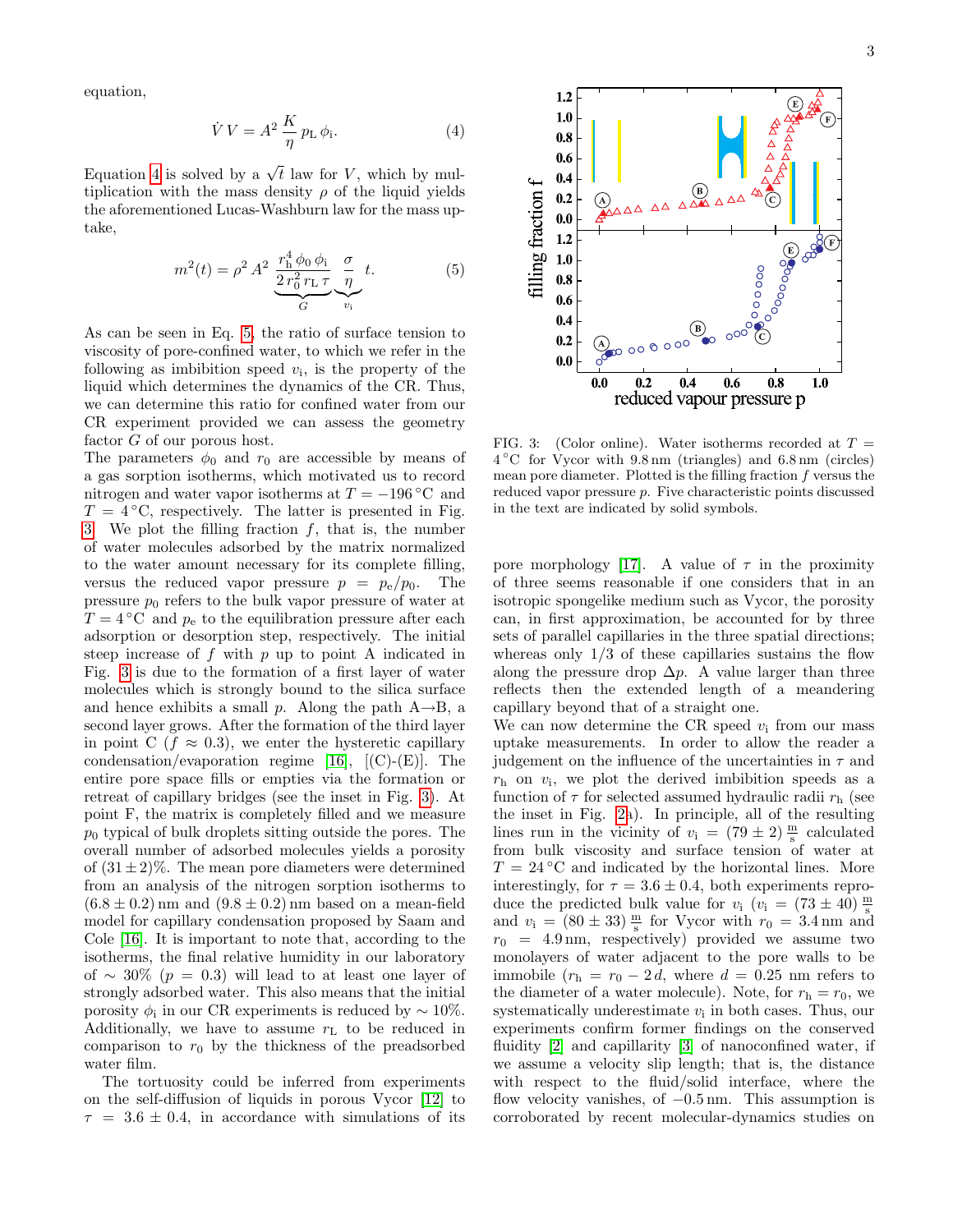the glassy structure of water boundary layers in Vycor and the expected existence of sticky boundary layers in Hagen-Poiseuille nanochannel flows for strong fluidwall interactions [\[18\]](#page-3-17). Also tip-surface measurements document a sudden increase of the viscosity by orders of magnitude in 0.5 nm proximity to hydrophilic glass surfaces [\[19\]](#page-3-18). It also extends former experimental findings with respect to the validity of the no-slip boundary condition for water/silica interfaces, where this condition has been proven down to at least 10 nm from the surface [\[20\]](#page-4-0). Moreover, the retained bulk behavior agrees with our observation of a correct relative scaling of measured and expected  $v_i$  values for water and a set of n-alkanes upon invasion in nanopores[\[5\]](#page-3-4).

Our experiments yield additional rheological details. As mentioned above, Eq. [3](#page-1-2) intrinsically assumes a parabolic flow velocity profile across the pore cross-section, which implies a linear variation in the viscous shear rate, starting with  $0$  in the pore center to a  $t$ -dependent maximum at  $r_{\rm h}$ ,  $\dot{\gamma}_{\rm m} \propto \frac{1}{\sqrt{2}}$  $\overline{t}_{\overline{t}}$ . For example, for the  $r_{\rm h} = 2.9 \,\rm nm$ experiment, we estimate  $\dot{\gamma}_{m}$  to decrease from  $7 \times 10^{4} \frac{1}{s}$ after 1 s to  $3 \times 10^2 \frac{1}{s}$  at the end of the CR. As we found no t-dependent and, therefore, no  $\dot{\gamma}$ -dependent deviations of t-dependent and, therefore, no  $\gamma$ -dependent deviations of  $m(t)$  from a single  $\sqrt{t}$ -fit, our measurements also testify the absence of any non-Newtonian behavior of water as well as an unchanged no-slip boundary condition imposed at  $r<sub>h</sub>$ . Despite the relatively large  $\dot{\gamma}$ 's probed here, the latter is not too surprising. The viscous forces of  $\mathcal{O}(\eta d^2 \dot{\gamma})$  can only overcome the strong water/silica interactions of  $\mathcal{O}(A/d)$  (Hamaker constant  $A \sim 10^{-19}$  J) for  $\dot{\gamma} > 10^{12} \frac{1}{s}$  [\[15,](#page-3-14) [21\]](#page-4-1) – significantly beyond the  $\dot{\gamma}$ 's

- <span id="page-3-0"></span>[1] J.M. Drake and J. Klafter, Phys. Today 43 (5), 46 (1990); I. Brovchenko and A. Oleinikova, Interfacial and Confined Water, (Elsevier, Amsterdam, 2008); M. Alava et al., Adv. Phys. 53, 83 (2004); T.D. Wheeler and A.D. Strook, Nature 455, 208 (2008); P. Ball, Chem. Rev. 108, 74 (2008).
- <span id="page-3-1"></span>[2] J.N. Israelachvili, J. Coll. Interf. Sc. 110, 263 (1986); R.G. Horn et al., Chem. Phys. Lett. 162, 404 (1989); U. Raviv et al., Nature 413, 51 (2001); S.A. Gupta et al., J. Chem. Phys. 107, 10335 (1997).
- <span id="page-3-2"></span>[3] L.R. Fisher et al., Nature 290, 575 (1981); C. Fradin et al., Nature 403, 871 (2000).
- <span id="page-3-3"></span>[4] L.D. Gelb and A.C. Hopkins, Nano Lett. **2**, 1281 (2002); D. Dimitrov et al., Phys. Rev. Lett. 99, 054501 (2007); C. Cupelli et al., New J. Phys. 10, 043009 (2008); S. Chibbaro, Eur. Phys. J. E 27, 99 (2008); K.M. van Delft et al., Nano. Lett. 7, 345 (2007).
- <span id="page-3-4"></span>[5] P. Huber et al., Eur. Phys. J. Spec. Top. 141, 101 (2007).
- <span id="page-3-5"></span>[6] T.H. Elmer, Eng. Mat. Handb. 4, p. 427 (ASM Intern., Materials Park, 1992); P. Levitz et al., J. Chem. Phys. 95, 6151 (1991); J.H. Page et al., Phys. Rev. Lett. 71, 1216 (1993).
- <span id="page-3-6"></span>[7] D. Wallacher *et al.*, J. Low Temp. Phys.  $113$ , 19 (1998).
- <span id="page-3-7"></span>[8] E.R. Cruz-Chu et al., J. Phys. Chem. B 110, 21497 (2006); R.N. Lamb and D.N.J. Furlong, J. Chem. Soc.

probed here.

It is worthwhile to note that water encounters a negative pressure upon CR which linearly decreases from  $-p<sub>L</sub>$  at the advancing menisci to atmospheric pressure at the bulk reservoir. Water's hydrogen bridge bond network is expected to be responsible for an increase in  $\eta$  and decrease in  $\rho$  under such large tensile pressures. Based on thermodynamic models for stretched water [\[22\]](#page-4-2), we estimated an  $\sim$  3% v; decrease due to this effect, which is, unfortunately, well below our error margins in  $v_i$ .

In summary, we have demonstrated classical Lucas-Washburn CR dynamics for water in networks of hydrophilic silica nanopores by rather simple gravimetric imbibition experiments. They can be described in reasonable way by macroscopic hydrodynamics provided a sticky preadsorbed boundary layer of about two monolayers of water molecules is considered. We hope that the CR study presented here will stimulate further experiments on the interplay of fluidity and capillarity on the nanoscale not only for water but also for other complex liquids [\[23\]](#page-4-3). In particular, we envision experiments on carbon nanotubes with graphitic less water attractive walls, where single file flow and velocity slippage may affect the CR dynamics markedly [\[24\]](#page-4-4).

## Acknowledgments

We thank K. Knorr, H. Stone, and H. Tanaka for helpful comments and acknowledge support within the DFG priority program 1164, Nano- and Microfluidics, Grant No. Hu 850/2.

Farad. Trans. 78, 61 (1982).

- <span id="page-3-8"></span>[9] D. Quéré, Europhys. Lett. **39**, 533 (1997).
- <span id="page-3-9"></span>[10] R. Lucas, Kolloid Z. 23, 15 (1918); E.W. Washburn, Phys. Rev. 17, 273 (1921).
- <span id="page-3-10"></span>[11] F. Caupin *et al.*, Europhys. Lett. **82**, 56004 (2008).
- <span id="page-3-11"></span>[12] M.Y. Lin et al., Phys. Rev. B  $46$ , 10701 (1992).
- <span id="page-3-12"></span>[13] P. Debye and R.L. Cleland, J. Appl. Phys. **30**, 843 (1959).
- <span id="page-3-13"></span>[14] C. Neto et al., Rep. Prog. Phys. 68, 2859 (2005); M. Rauscher and S. Dietrich, Ann. Rev. Mater. Res. 38, 143 (2008).
- <span id="page-3-14"></span>[15] E. Lauga et al., Microfluidics: The no-slip boundary condition in Handbook of Experimental Fluid Dynamics (Springer, New York, 2007).
- <span id="page-3-15"></span>[16] W.F. Saam and M.W. Cole, Phys. Rev. B 11, 1086 (1975); P. Huber and K. Knorr, ibid. 60, 12657 (1999); R. Paul and H. Rieger, J. Chem. Phys. 123, 024708 (2005); J. Puibasset and R.J.M. Pellenq, ibid. 122, 094704 (2005); R. Valiullin et al., Nature 443, 965 (2006); K.J. Alvine et al., Phys. Rev. Lett. 97, 175503 (2006).
- <span id="page-3-16"></span>[17] P.A. Crossley et al., Appl. Phys. Lett. **59**, 3553 (1991).
- <span id="page-3-17"></span>[18] P. Gallo et al., Phys. Rev. Lett. 85, 4317 (2000); P. Gallo et al., J. Chem. Phys. 116, 342 (2002); S. Romero-Vargas Castrillon, J. Phys. Chem. B 113, 1438 (2009); U. Heinbuch and J. Fischer, Phys. Rev. A 40, 1144 (1989).
- <span id="page-3-18"></span>[19] T.-D. Li et al., Phys. Rev. B **75**, 115415 (2007).